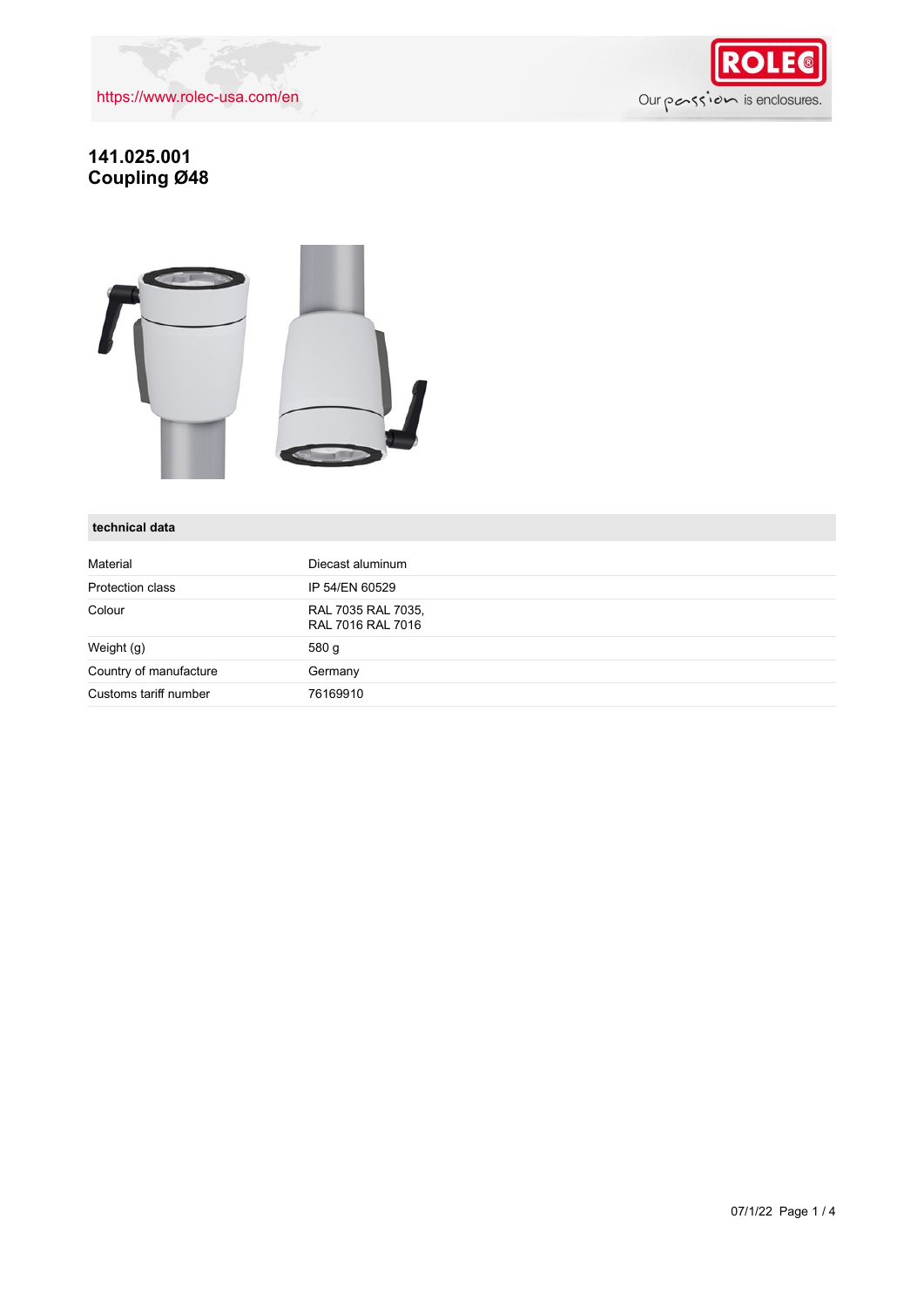



## **taraSMART** THE MODERN SUSPENSION ARM SYSTEM FOR LIGHT TO MEDIUM LOADS

#### **IP 54**

taraSMART is a sophisticated suspension arm system for modern machine construction. The perfect symbiosis of technical design and sophistication. It offers sufficient space for routing HDMI or DVI cables, or network plugs. Installation is quick and easy, thanks to the familiar, tried and tested technology. The coupling variants of the system enable the connection of both narrow and deep control enclosures. Thanks to the Ø48 bracket, the straightforward connection of panel PCs with a round tube frame can take place without additional adapters.

To configure this product, please contact us without obligation. We are happy to help.

Load-bearing capacity embed\_LBC\_diagram\_start\_#etc/traglast/taraSMART-load\_capacity-EN.jpg#embed\_LBC\_diagram\_end

Principle Economic, compact and elegant designer suspension arm system for light to medium loads

Additional information Connection of HMI/control enclosures from leading manufacturers with a round tube frame (such as Siemens, Beckhoff, B&R) possible

The generous cable routing offers an optimum connection with all interfaces, sufficient space is available for a range of cables and connectors

Horizontal alignment of the complete system assembly possible at all joints!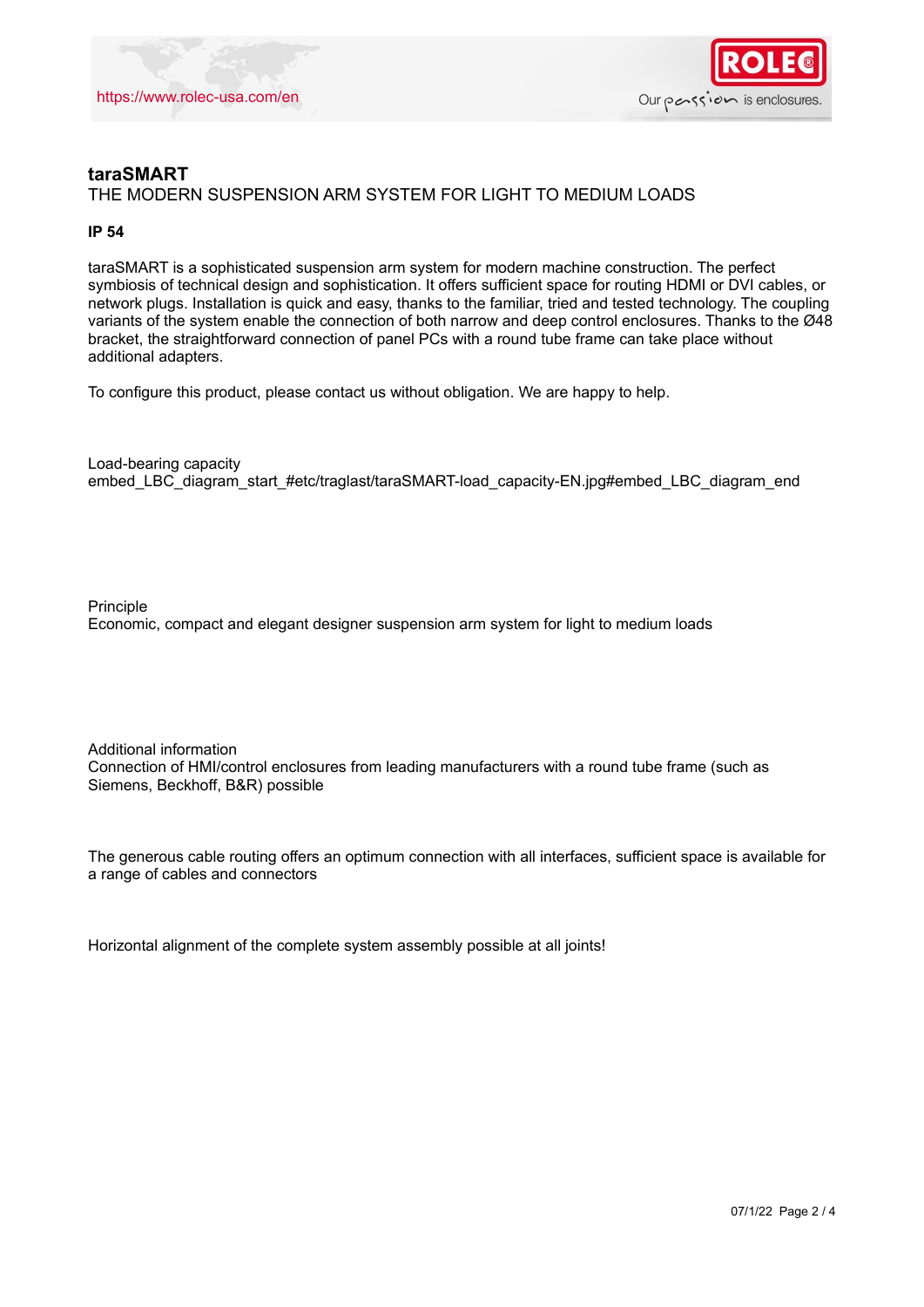

Material/coating Die-cast aluminium alloy, powder coated RAL 7035 light grey

Optional: Special colours

Support profiles: Extruded aluminium profile, silver anodised

Ø48 round tubes: steel, silver coated

Covers: Thermoplast, RAL 7016, anthracite grey

Gasket Chloroprene O-ring gasket (CR)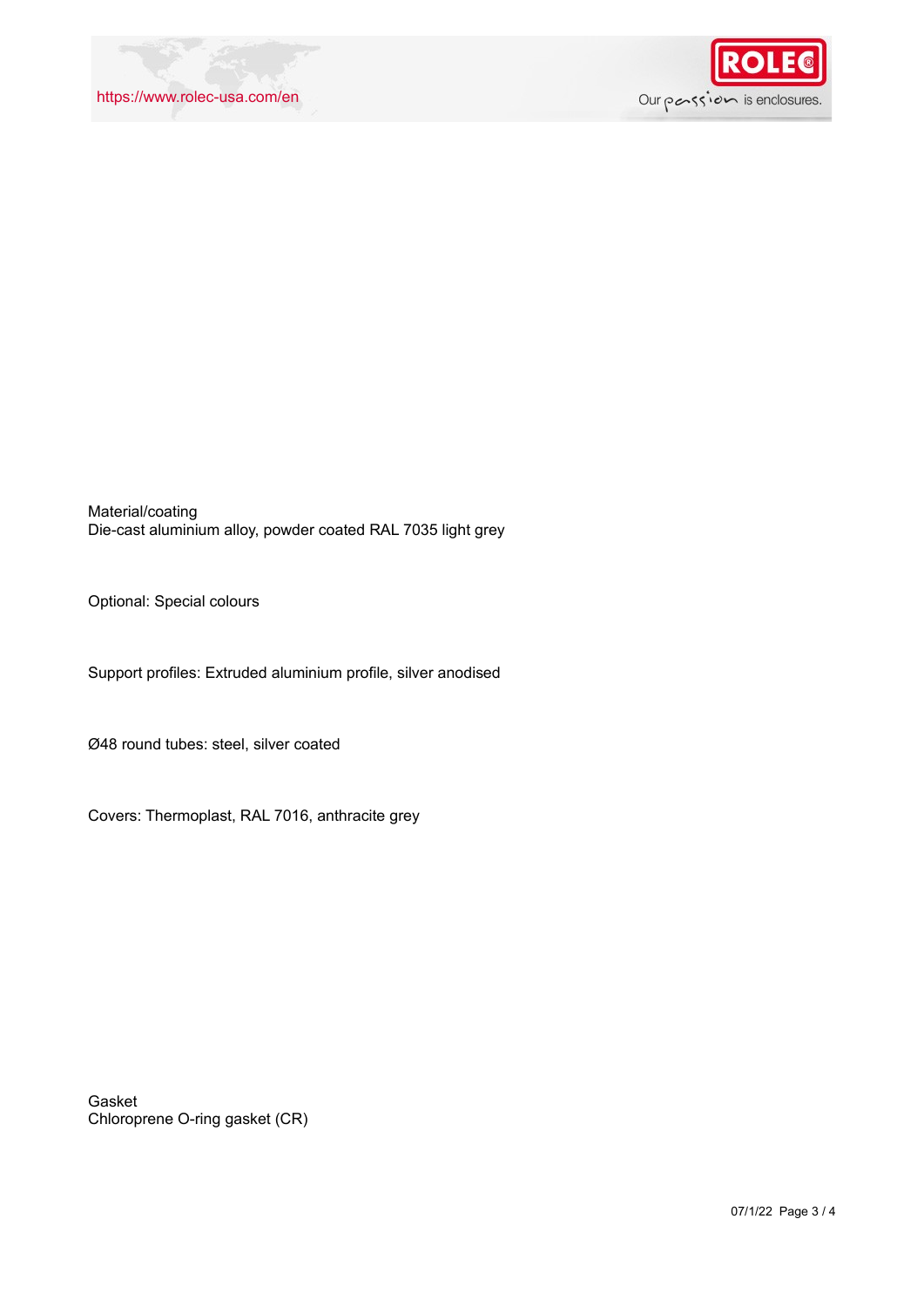



Cable routing Suitable for HDMI, patch cables, DVI, USB, cold-device plugs, etc.

Ingress protection IP 54 / EN 60529

ROLEC service Avail of our Full Service Offer for installation-ready products

Configuration If you have any questions or require individual configuration, your field service contact will be happy to assist